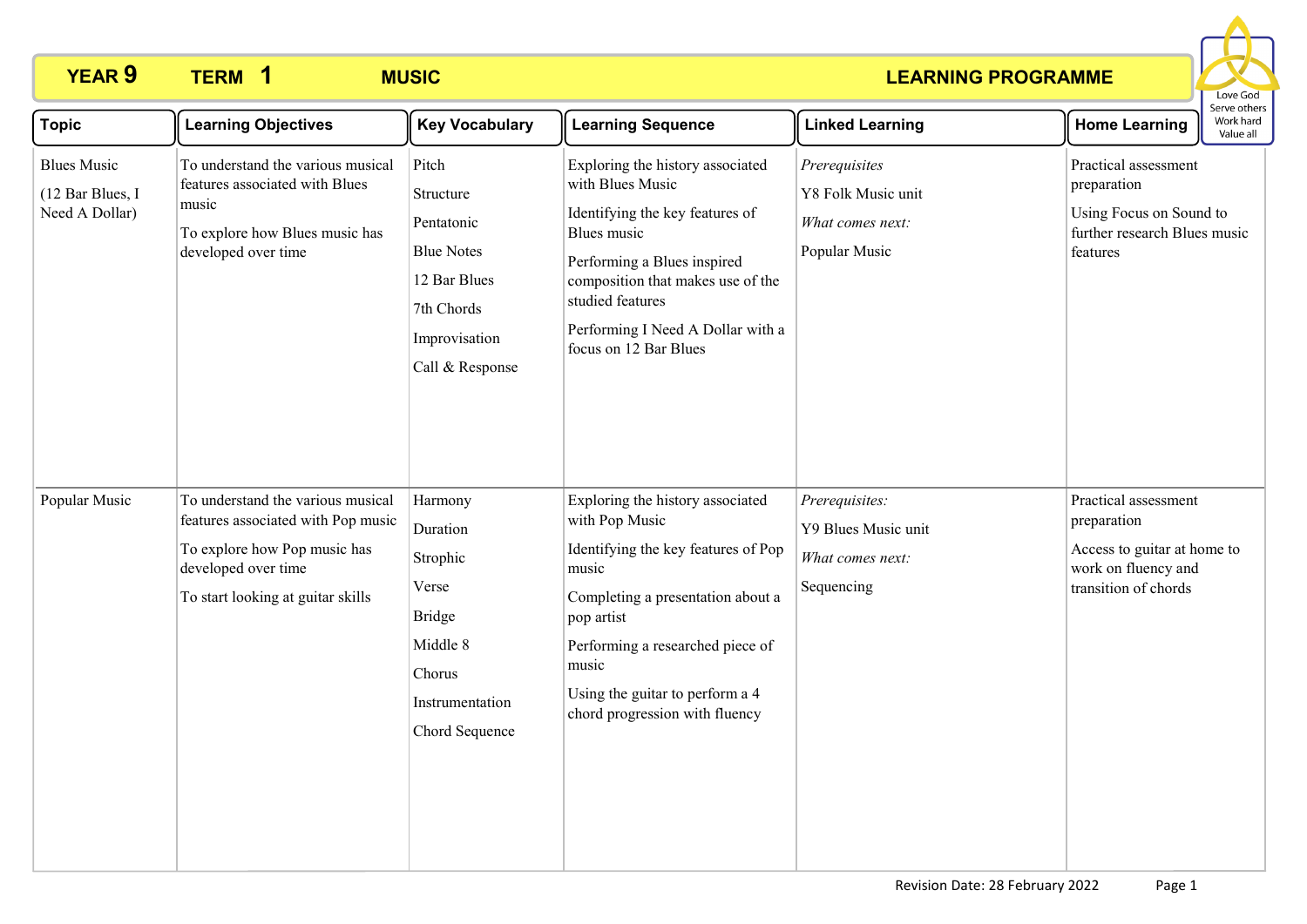# **YEAR 9 TERM MUSIC 2**

### **LEARNING PROGRAMME**



| <b>Topic</b>                                                                 | <b>Learning Objectives</b>                                                                                                                                                                                             | <b>Key Vocabulary</b>                                                                                                  | <b>Learning Sequence</b>                                                                                                                                                                                                                                  | <b>Linked Learning</b>                                                    | <b>Home Learning</b>                                                                                        | Serve others<br>Work hard<br>Value all |
|------------------------------------------------------------------------------|------------------------------------------------------------------------------------------------------------------------------------------------------------------------------------------------------------------------|------------------------------------------------------------------------------------------------------------------------|-----------------------------------------------------------------------------------------------------------------------------------------------------------------------------------------------------------------------------------------------------------|---------------------------------------------------------------------------|-------------------------------------------------------------------------------------------------------------|----------------------------------------|
| Sequencing<br>(Someone you<br>loved / Boulevard of<br><b>Broken Dreams</b> ) | To understand the various musical<br>features associated with sequenced<br>music<br>To explore GarageBand on the<br>iMacs developing skills acquired in<br>Y8<br>To work more on MIDI editing and<br>mixing            | Timbre<br>Structure<br>DAW Software<br>Region<br>Automation<br>Effects<br>Reverb<br>Fader<br><b>MIDI</b><br>${\rm FX}$ | Exploring the functionality of<br>GarageBand (Develop from Y8)<br>Identifying the key features of<br>contemporary sequencing<br>Compose an arranged piece of<br>music that makes use of audio and<br><b>MIDI</b><br>Edit and add effects to the final mix | Prerequisites:<br>Y8 Sequencing unit<br>What comes next:<br>Reggae Music  | Practical assessment<br>preparation<br>Access to GarageBand to<br>work on sequencing<br>externally          |                                        |
| Reggae Music<br>(3 Little Birds/I Shot<br>The Sheriff)                       | To understand the various musical<br>features associated with Reggae<br>music<br>To explore how Reggae music has<br>developed over time<br>To further develop guitar skills<br>within this unit through<br>performance | Duration<br>Harmony<br>Bubble<br>Skank<br>Syncopation<br><b>Bass</b><br>Snare<br>Rastafarianism                        | Exploring the history associated<br>with Reggae Music<br>Identifying the key features of<br>Reggae music<br>Performing Bob Marley's 3 Little<br>Birds or I Shot The Sheriff                                                                               | Prerequisites:<br>Y9 Popular Music unit<br>What comes next:<br>Rock Music | Practical assessment<br>preparation<br>Using Focus on Sound to<br>further research Reggae<br>music features |                                        |